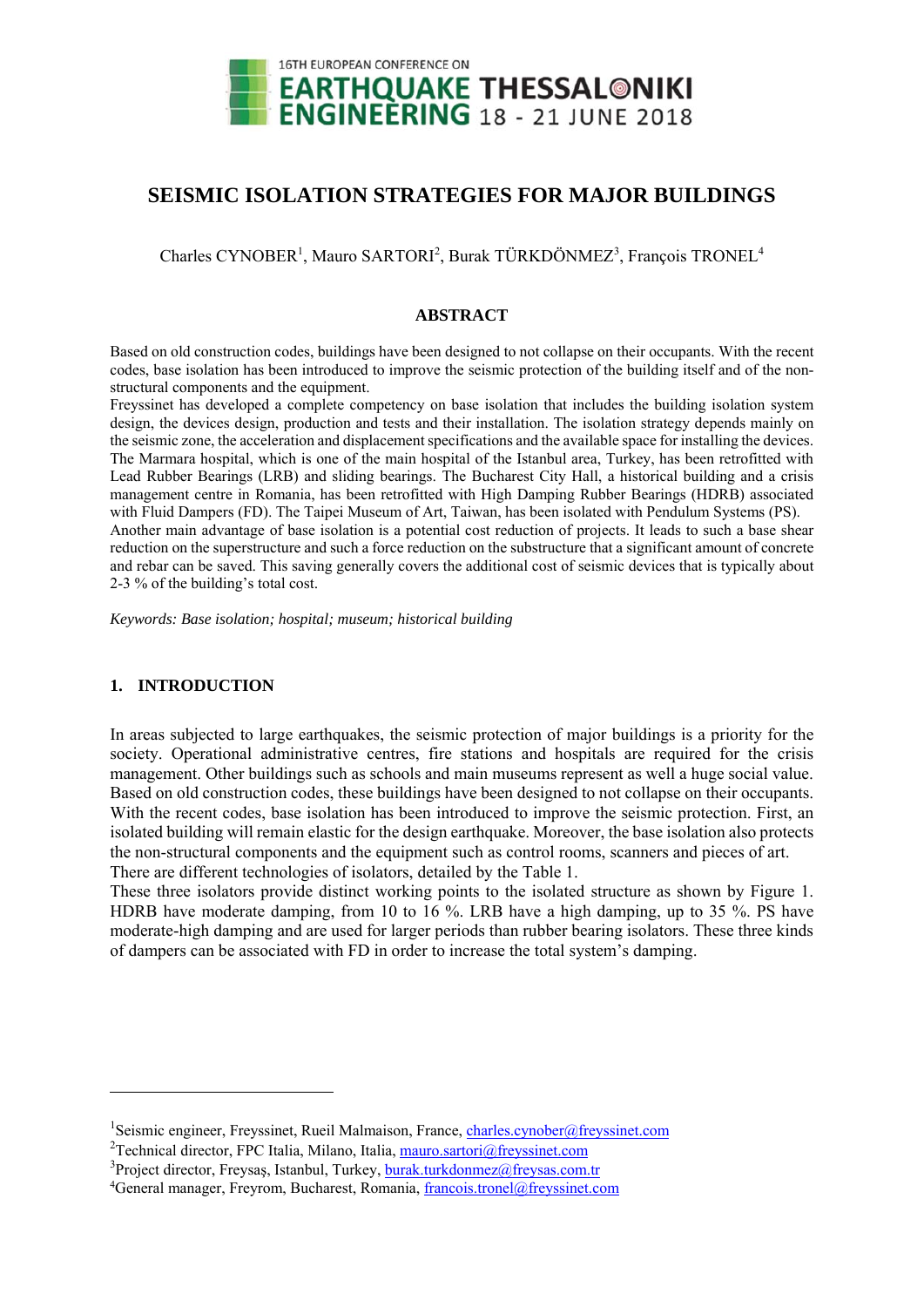

Table 1: Properties of the different technologies of isolators

Figure 1: Working points of the different technologies of isolators

A superstructure is efficiently isolated when there is a sufficient gap between the frequencies of its own vibration modes and the one of the isolation system. As a result, stiff superstructures are generally isolated with rubber bearings, while flexible superstructures are typically isolated with pendulum systems. This is illustrated in the next three chapters with applications to three major buildings.

#### **2. ISOLATION OF THE MARMARA HOSPITAL WITH LRB AND SLIDERS**

The Başibüyük Marmara University Hospital is located in Maltepe district, in the Başibüyük quarter, in the Asiatic side of the town, on the Coast of Marmara Sea. The hospital is located in first category zone, according to Turkish code, with 0.4g of peak ground acceleration.

The layout of the building with a total area of about 112000 m² and a capacity of about 750 beds is shown in the Figure 2. The structure is made of 16 blocks that have from 4 to 12 floors, separated by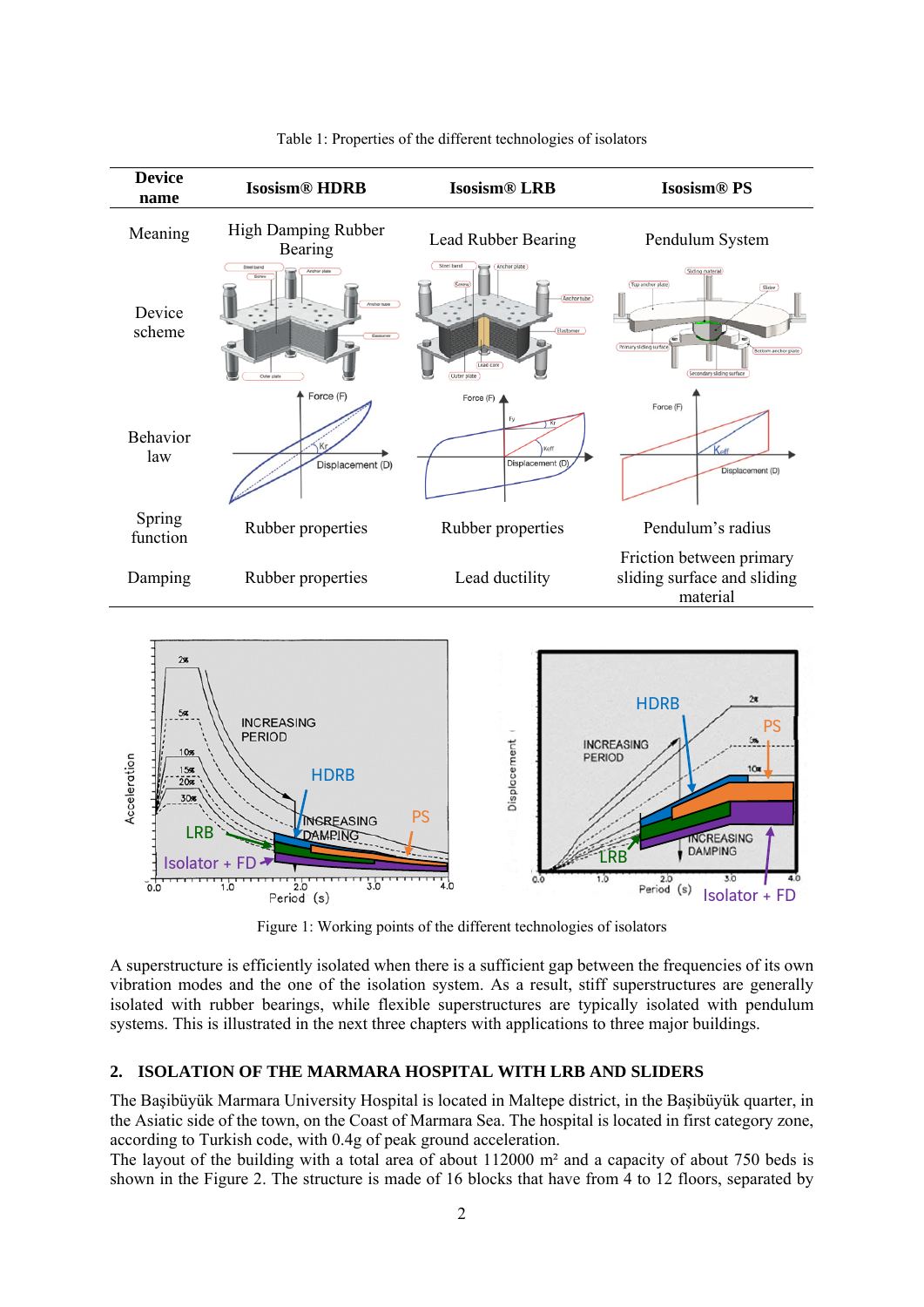expansion joints. The foundation level is not constant and shared among three different levels: -14.5 m,  $-8.96$  m and  $\pm 0.00$  m.



Figure 2: Layout of the Marmara hospital

The building never started his duty, despite its construction started in 1991. After the introduction of the seismic standard in 1998, the structure has been retrofitted in 2002 through the introduction of concrete shear walls and column jacketing.

Nevertheless, after the incoming of the current seismic standard in 2007, the retrofitting recently performed did not satisfy the request of the new standard. Only the car park, after the seismic evaluation, was considered adequate for the both levels of safety and did not require any further operation of retrofit. On the other hand, all the rest of the structure needed proper operation of adaptation to the standard.

The current seismic code foresees that on existing buildings a performance-based evaluation on all the structural elements is performed on two different levels of safety. The first level, called Life Safety (LS) considers the application of a response spectrum obtained by an earthquake with 2% of probability of exceedance in 50 years (2475 years return period). The second level called Immediate Occupancy (IO) considers the application of a response spectrum with 10% of probability of exceedance in 50 years (475 years return period).

The project's specification includes three constraints:

- For the IO event, base shear forces limited to 10 % of the total weight.
- For the LS event, Base shear forces limited to 15 % of the total weight.
- For the LS event, displacement limited to 500 mm.

The optimal solution that was able to satisfy these requirements, granting at the same time a satisfactory a good architectonical equilibrium, was the base isolation of the whole structure linking all the 16 blocks in one rigid element. At a preliminary design stage, a single degree of freedom (SDOF) model has been used to define the working point.

| Number of<br><b>Isolators</b> | $\mathbf{V}_{\rm seism}$<br>$(G+0.3Q)$<br>(MN) | $dmax$<br>(mm) | $K_{\text{eff}}$<br>(kN/mm) | <b>Energy dissipated</b><br>per cycle EDC<br>(kNm) | <b>Equivalent</b><br>viscous damping $\xi$ |
|-------------------------------|------------------------------------------------|----------------|-----------------------------|----------------------------------------------------|--------------------------------------------|
| 687                           | 1360                                           | $\pm 380$      | 521                         | 140926                                             | 30%                                        |

Table 2: Main parameters of the Single Degree Of Freedom System

The stiffness and damping indicated in Figure 3 represent the whole isolation system. On the basis of the characteristics indicated in Table 2 the maximum displacement generated by the response spectrum with return period of 2475 years was of 380 mm.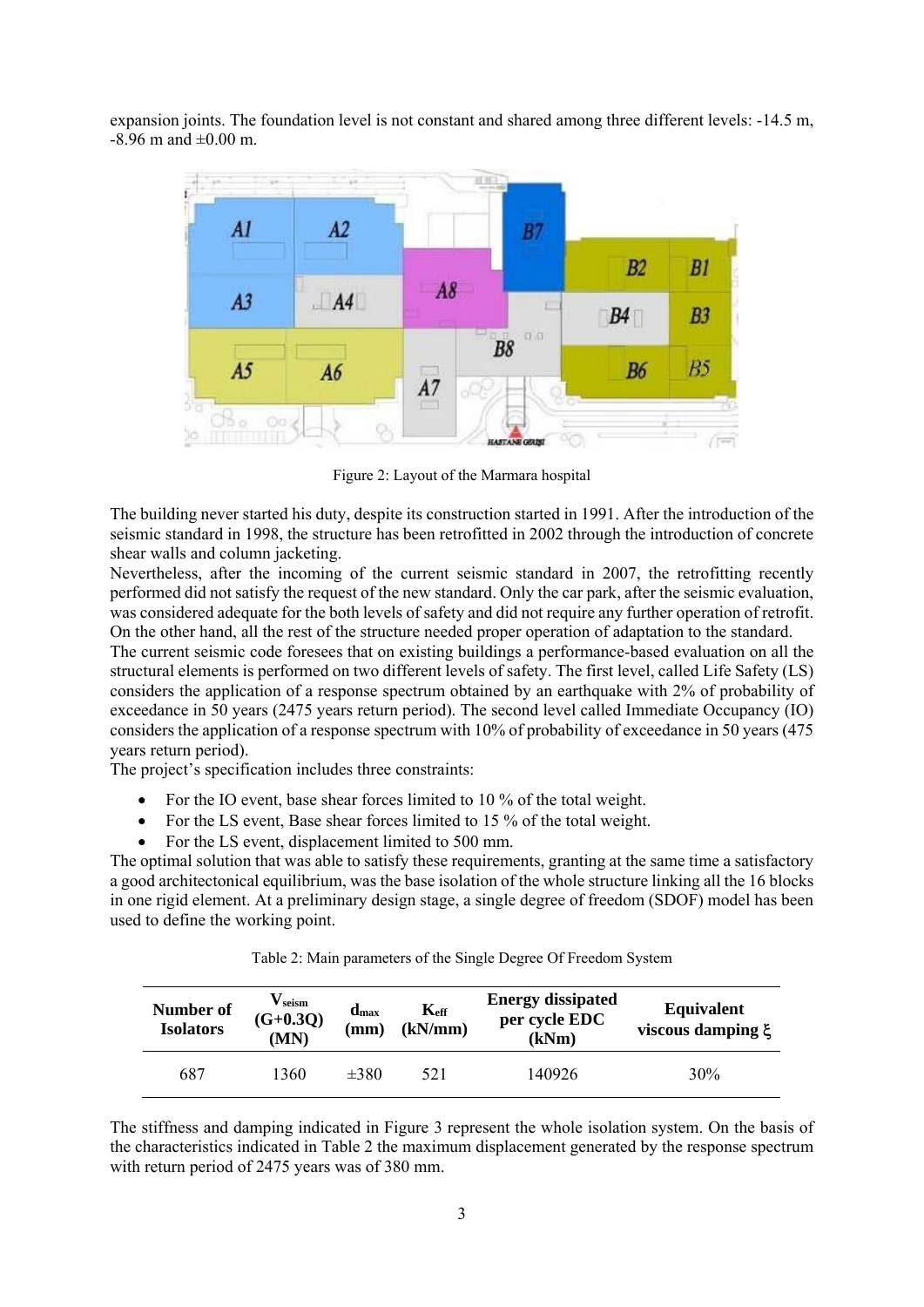

Figure 3: Seismic response of the Single Degree of Freedom (2475 y. return period)

The solution found to provide this working point was the association of LRB, which provide the required damping, and sliding bearings, which carry out the vertical load without adding horizontal stiffness to the system.

These devices had to be introduced in an existing structure. This implies to cut all the columns, which was one of the challenges of this project. Up to five non-adjacent columns were cut at a time. A nonlinear time history analysis has been performed and two targets where achieved:

- Validating the characteristics defined during the preliminary study.
- Validating the building's stability during cutting operation.

Initial type tests (ITT) of the LRB devices have been performed at the laboratory of Eucentre (European centre for training and research in earthquake engineering) in Pavia, Italy while the Factory Production Control (FPC) tests were performed at Isolab, which is the laboratory of Freyssinet for dynamic tests, at Montebello della Battaglia (PV), Italy. Sliders have been tested at Isolab.



Figure 4: Test on LRB at Eucentre

Due to different levels of foundation over this element and in order to let the building free to move over the ground level, the primary isolation level has been located on the second level. For the elevators and staircases, which remain fixed to the isolated superstructure, a secondary isolation level has been located at the basement.

## **3. ISOLATION OF THE BUCHAREST CITY HALL WITH HDRB COMBINED WITH FD**

The Bucharest City Hall is a 6-floor building (basement, ground floor, R+4) having a plan area of 3800 m<sup>2</sup>. It was built between 1906 and 1911, with 5 floors. A floor was added in 1948 and the meeting hall on the first floor was remodelled in 1968.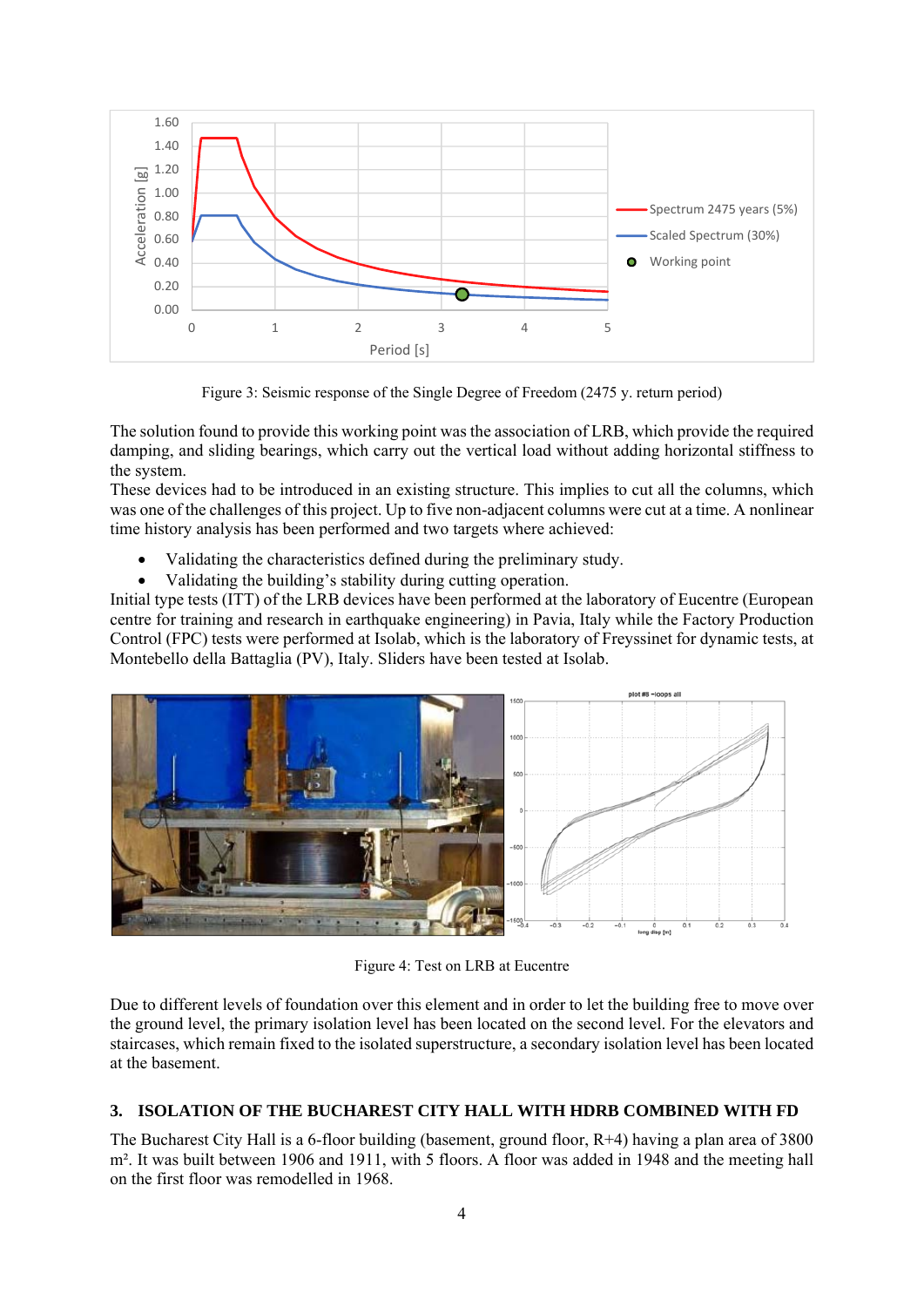

Figure 5: Front view of the Bucharest City Hall (left) and layout of the ground floor (right)

Its plan view presents an "E" shape with a central part and two aisles. The structure is made of masonry walls having a thickness from 0.40 to 1.10 m and reinforced concrete slabs.

It was exposed to four earthquakes having a magnitude of 6.7 to 7.4 between 1940 and 1990. It has been deemed to be unsafe and highly susceptible to collapse during future severe earthquakes.

A classical reinforcing solution was proposed in 1998, including:

- Additional shear walls lining the existing ones.
- Vertical cuts to split the building in three sections, and joints of 10-15 cm.
- Reinforcement of the foundations with injection of water and sodium-silicon-dioxide based cement up to 2.5 m depth and addition of a concrete basement slab of 40 cm thickness.

This invasive solution was not implemented. A seismic base isolation system has been designed, instead, by A Iordachescu, from University of Architecture and Urban Planning, and E. Iordachescu, from S.C. PROESCOM SRL. Considering an isolation period of 3.3 s, this solution meets the requirements of the existing codes and was estimated to produce a saving of 5 % over the moment-resisting frame option.



Figure 6: Typical layout of the isolation level

Freyssinet was awarded for the supply and installation of seismic devices, including the cutting of brick walls, creation of support frames below and above the isolation level, opening a trench around the building, installation of perimeter joints, loading of the isolators and load transfer using flat jacks.



Figure 7: HDRB before grouting the lower frame (left) and during the load transfer (right)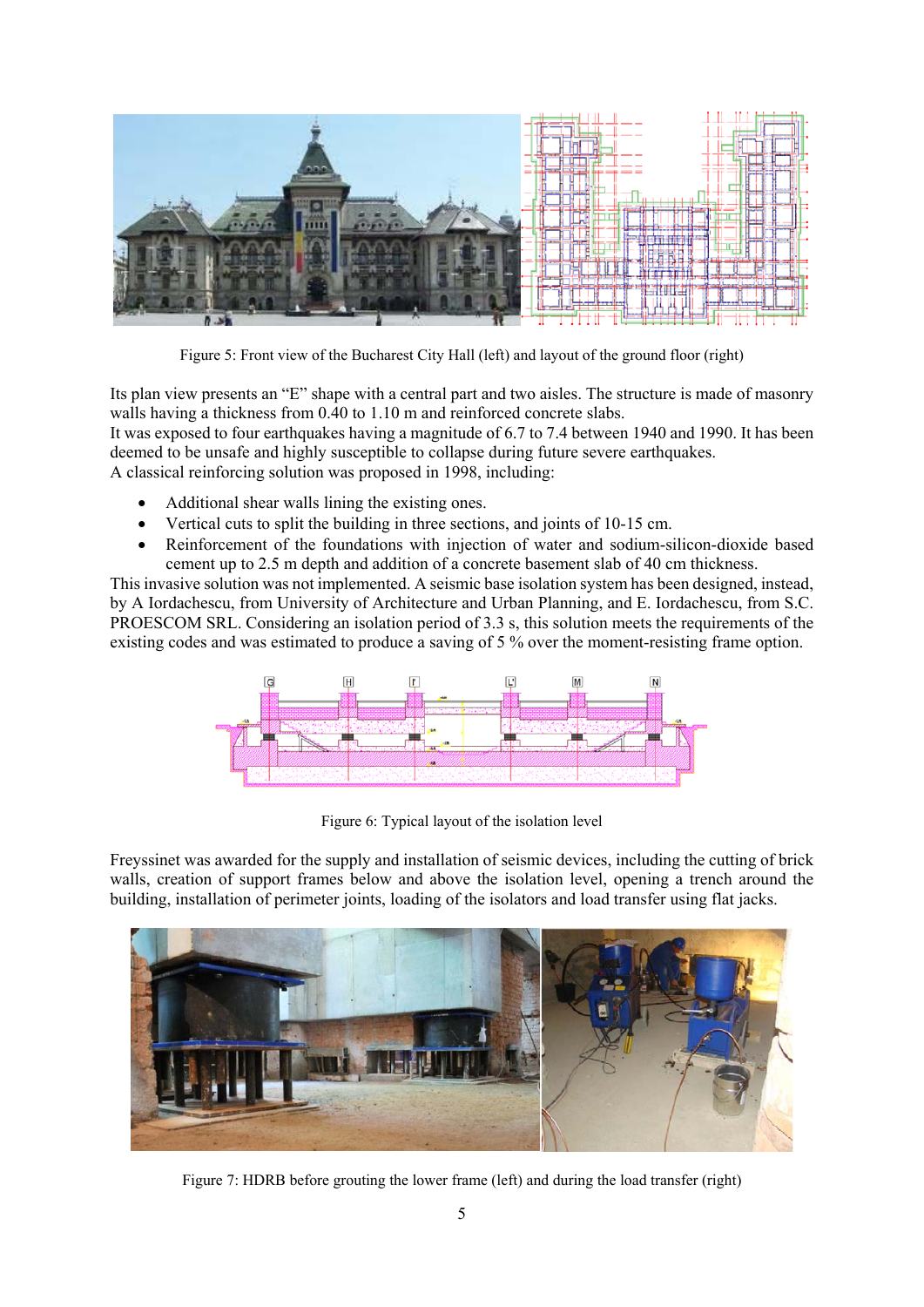The long predominant periods of the recorded earthquakes and undesirable side effects due to the soft soil conditions lead to an isolation system that shows a large displacement capacity and a high damping. This was obtained with High Damping Rubber Bearing associated with Fluid Dampers.

The seismic devices consist in 262 rubber isolators Ø 1000 mm and Ø 1050 mm and 36 viscous dampers of 1750 kN. The design movement of all the devices is equal to  $\pm$ 700 mm, with a seismic velocity of 1.5 m/s. The devices have been designed and tested according to the European Standard EN15129, before being installed. Both the rubber isolators and the viscous dampers have been successfully tested at the maximum design velocity at the University of California Laboratory located in San Diego (USA).



Figure 8: Tests on FD (left) and HDRB (right) at San Diego

### **4. ISOLATION OF THE SOUTHERN BRANCH OF NATIONAL PALACE MUSEUM, TAIWAN, WITH PENDULUM SYSTEMS**

The museum is located at Taibao City in the Chiayi County, Taiwan and the story of the construction begins at the end of 2004 with the approval by the government of the project created by the Taiwanbased firm Artech Inc.

The Southern Branch Museum, originally scheduled for completion in 2008, was later postponed as a result of contractual disputes as well as the Typhoon Morakot, which created a flooding that measured 10.3 meters tall in the foundation. In October 2010, a project revision plan was completed and the building of the Southern Branch Museum was reinitiated to come up to the end of construction by the end of 2015.

The project cost was of USD 268 million spread over 70 hectares (700,000 square meters). The building is both earthquake resistant and flood resistant, thanks to measures taken by the designers to ensure isolation from ground level to protect the building from seismic shocks and also to have flood and drought-resistant capabilities, making it a gold-level "smart" building as per the EEWH green building certification system in Taiwan.

Taiwan is situated in a seismically active zone, on the Pacific Ring of Fire, and at the western edge of the Philippine Sea Plate. Geologists have identified 42 active faults on the island, which caused between 1901 and the year 2000 91 major earthquakes, 48 of them resulting in loss of life. Seismic protection of strategic buildings is hence of primary importance. Museums are of course among them, for the inestimable treasures they contain.

The very high seismic demand moved the designer to adopt a seismic isolation system. The sliding pendulum technology appeared to be the most adapted. The structure is indeed characterized by a strong irregularity in plan. The columns layout has a waved shape as shown in the Figure 7. Pendulum systems have a stiffness that is proportional to the weight of the structure, which leads to always keep the centers of mass and stiffness at the same point. There is no eccentricity even though the load distribution shows a very irregular layout. The superstructure is not susceptible to rotate around a vertical axis.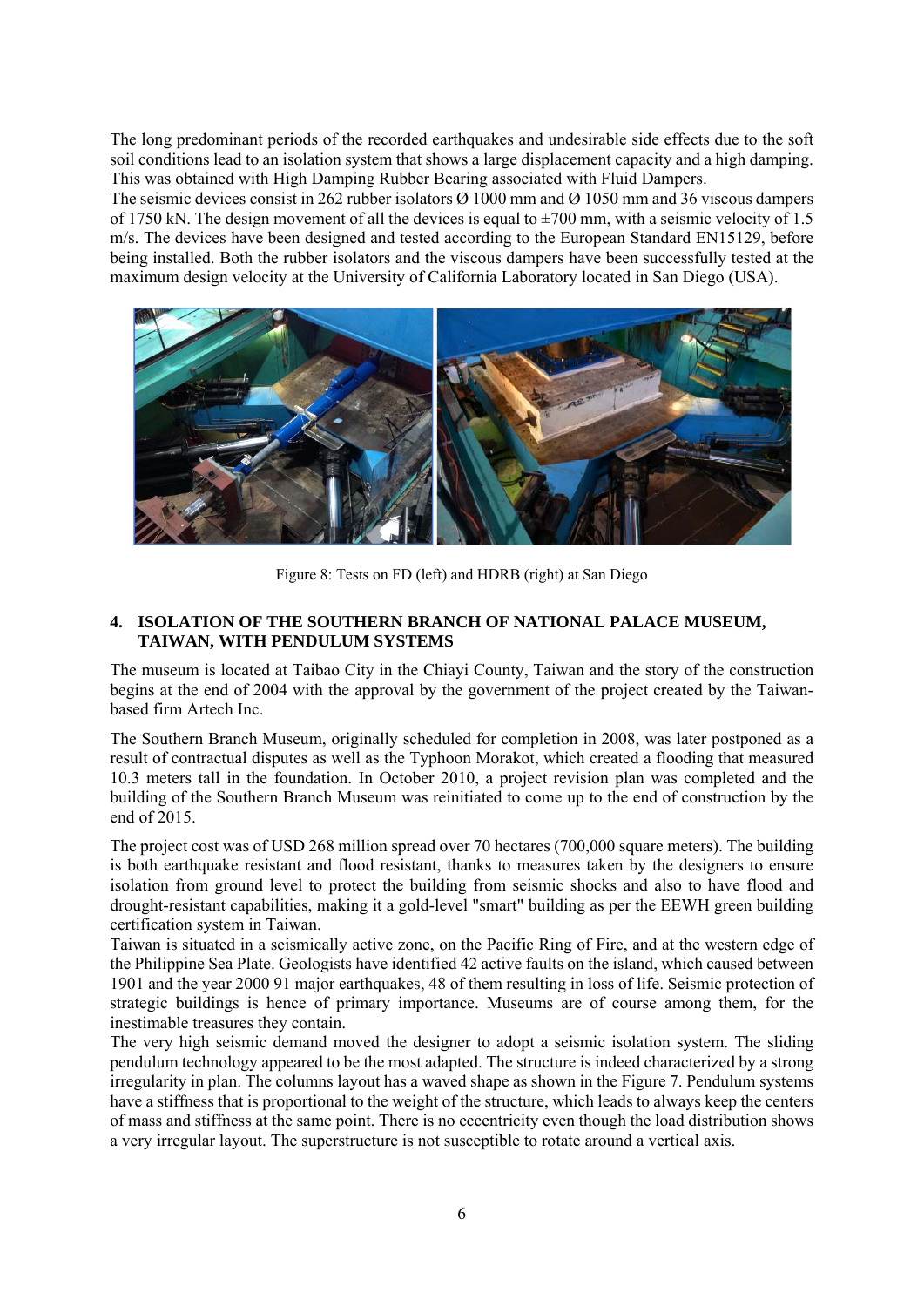

Figure 7: Aerial view of the museum (left) and layout of the columns (right)

In order to not increase too much the shear force on the columns, a 3% dynamic friction coefficient and a radius of 3962 mm have been chosen. Sliding pendulums with vertical load capacity up to 20000 kN and ±500 mm of displacement were designed, produced and tested by Freyssinet according to the designer specifications.

| <b>Device</b> | Quantity | Vertical<br><b>Force</b><br>[kN] | <b>Displacement</b><br>capacity<br>[mm] | <b>Effective</b><br><b>Stiffness</b><br>$K_{\rm eff}$<br>[kN/mm] | <b>Effective</b><br>Period T <sub>eff</sub><br>[sec] | <b>Effective</b><br><b>Damping</b><br>$\xi_{\rm eff}$<br>[%] |
|---------------|----------|----------------------------------|-----------------------------------------|------------------------------------------------------------------|------------------------------------------------------|--------------------------------------------------------------|
| PS 20000/1000 | 5        | 20.000                           | $\pm 500$                               | 3.98                                                             | 3.45                                                 | 16                                                           |
| PS 12500/1000 | 17       | 12.500                           | $\pm 500$                               | 2.65                                                             | 3.45                                                 | 16                                                           |
| PS 10000/1000 | 60       | 10.000                           | $\pm 500$                               | 2.16                                                             | 3.45                                                 | 16                                                           |
| PS 6500/1000  | 83       | 6500                             | $\pm 500$                               | 1.49                                                             | 3.45                                                 | 16                                                           |
| PS 4000/1000  | 45       | 4000                             | $\pm 500$                               | 0.91                                                             | 3.45                                                 | 16                                                           |

The effective period  $T_{\text{eff}}$  is calculated as:

$$
T_{\text{eff}} = 2\pi \sqrt{\frac{V_D}{K_{\text{eff}} g}}
$$
 (1)

With K<sub>eff</sub> the effective stiffness of the sliding pendulum for the design displacement:

$$
K_{\text{eff}} = \frac{V_D}{R} + \mu \frac{V_D}{D_D} \tag{2}
$$

In the expressions (1) and (2)  $V_D$  is the dead vertical load,  $D_D$  is the design displacement and R being the equivalent radius of the device.

All the devices have been tested full scale at Eucentre laboratory in Pavia (Italy) and at University of California – S.Diego (UCSD). In particular tests at velocities typical of the service situation, like the case of wind and braking, and dynamic tests with a different number of fully reversed cycles at different seismic displacement at velocity of 550 mm/s were performed. After being successfully tested, the installation started.